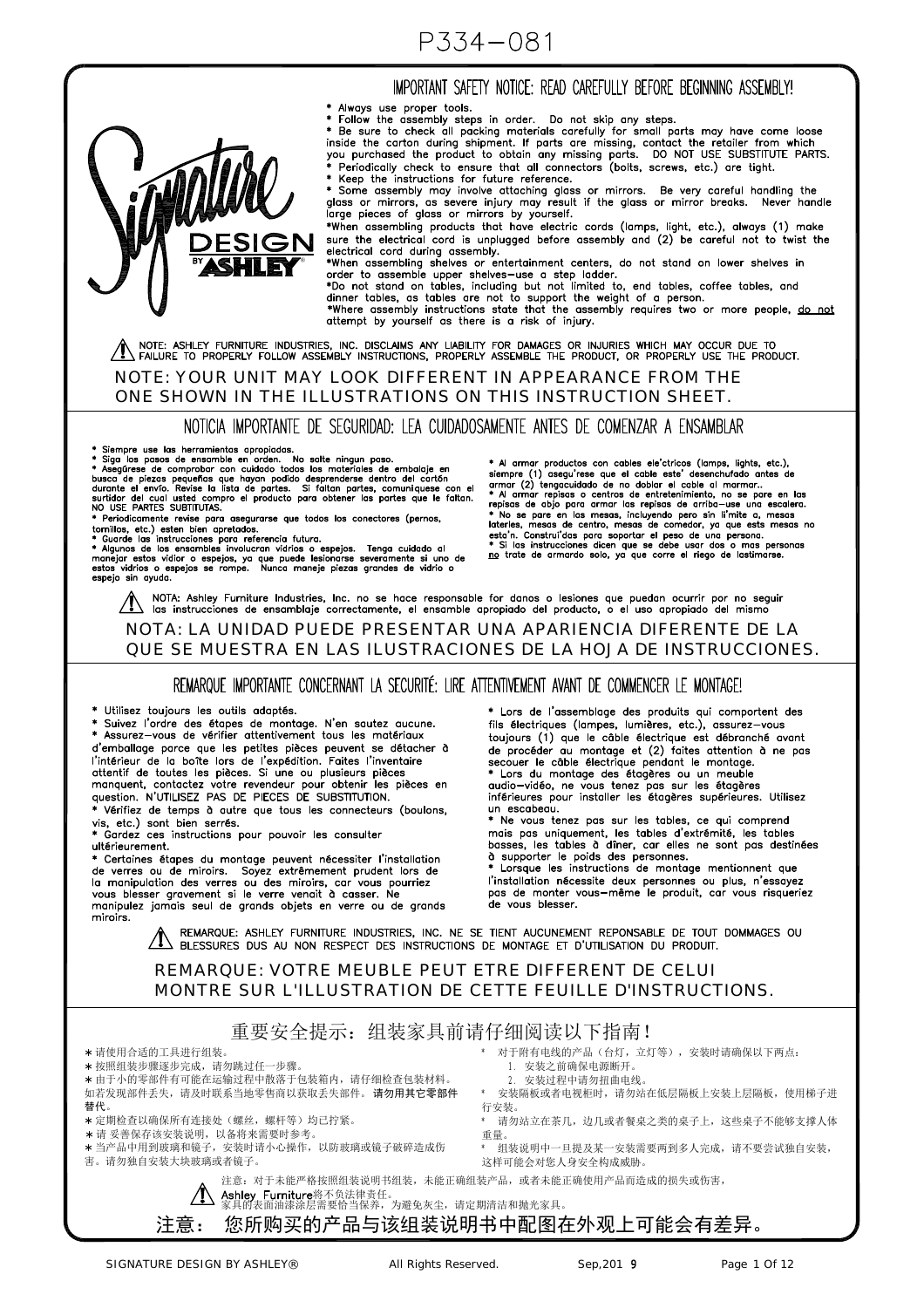

SIGNATURE DESIGN BY ASHLEY® All Rights Reserved. Sep 2019 Sep 2019 Page 2 Of 12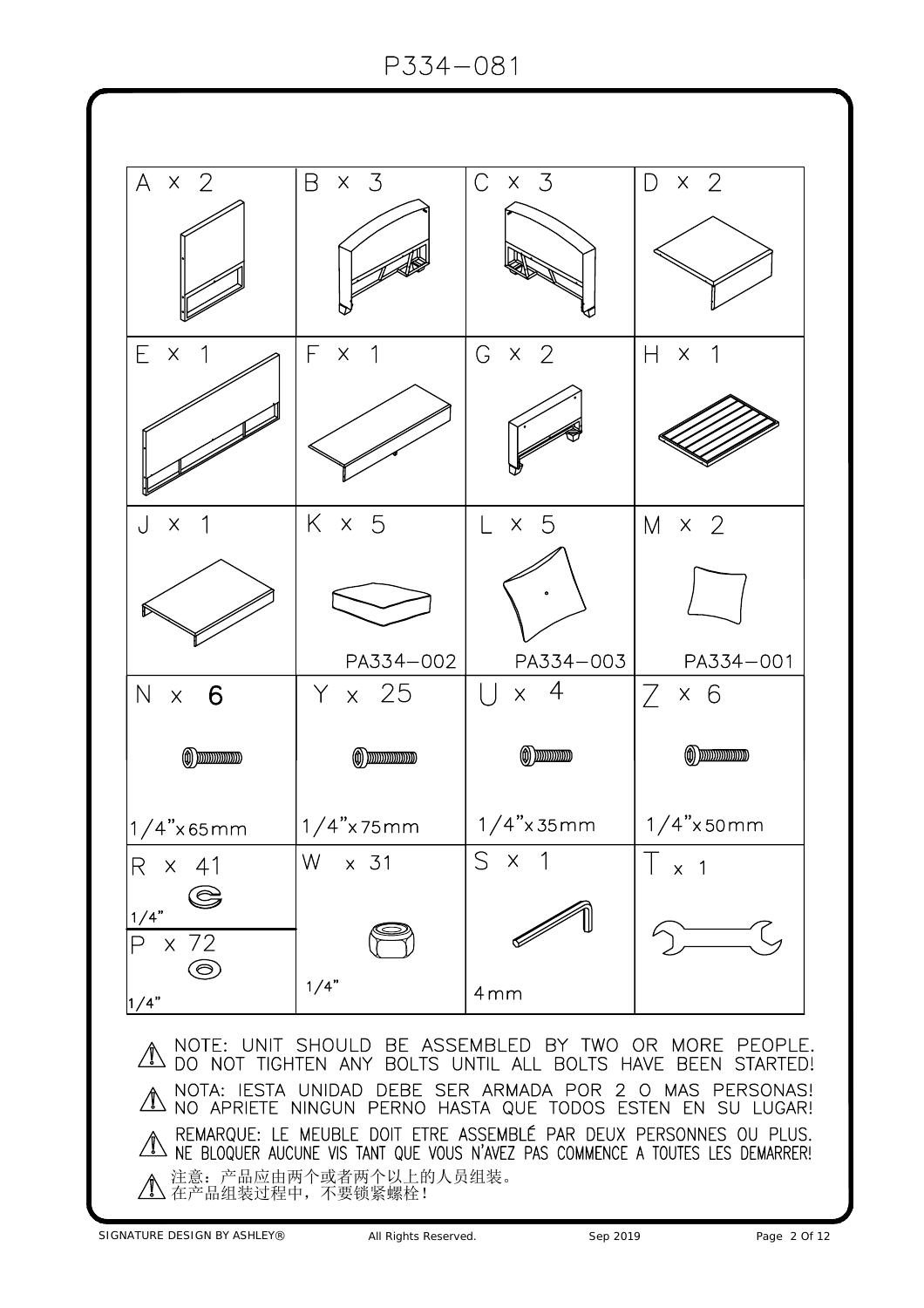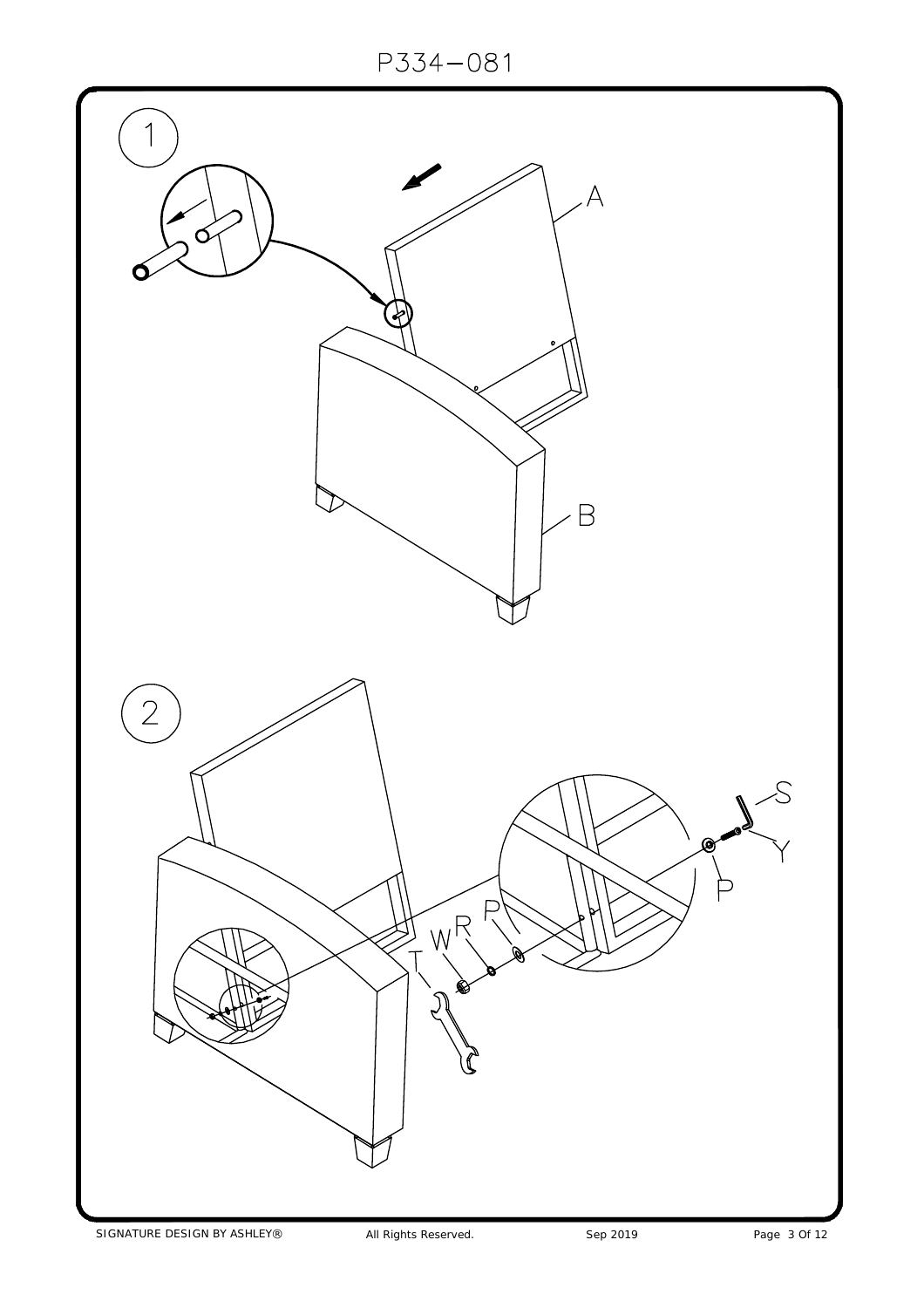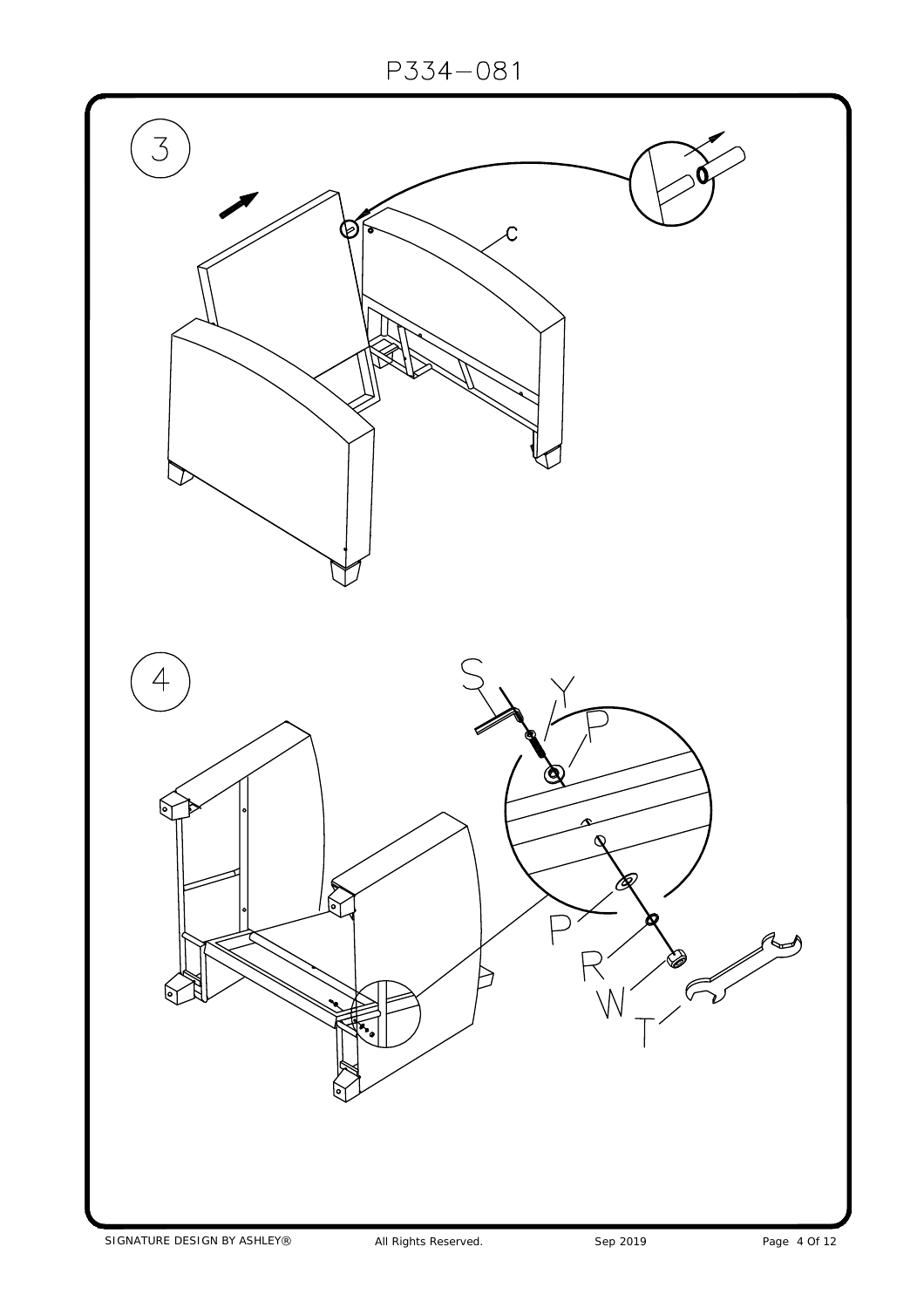

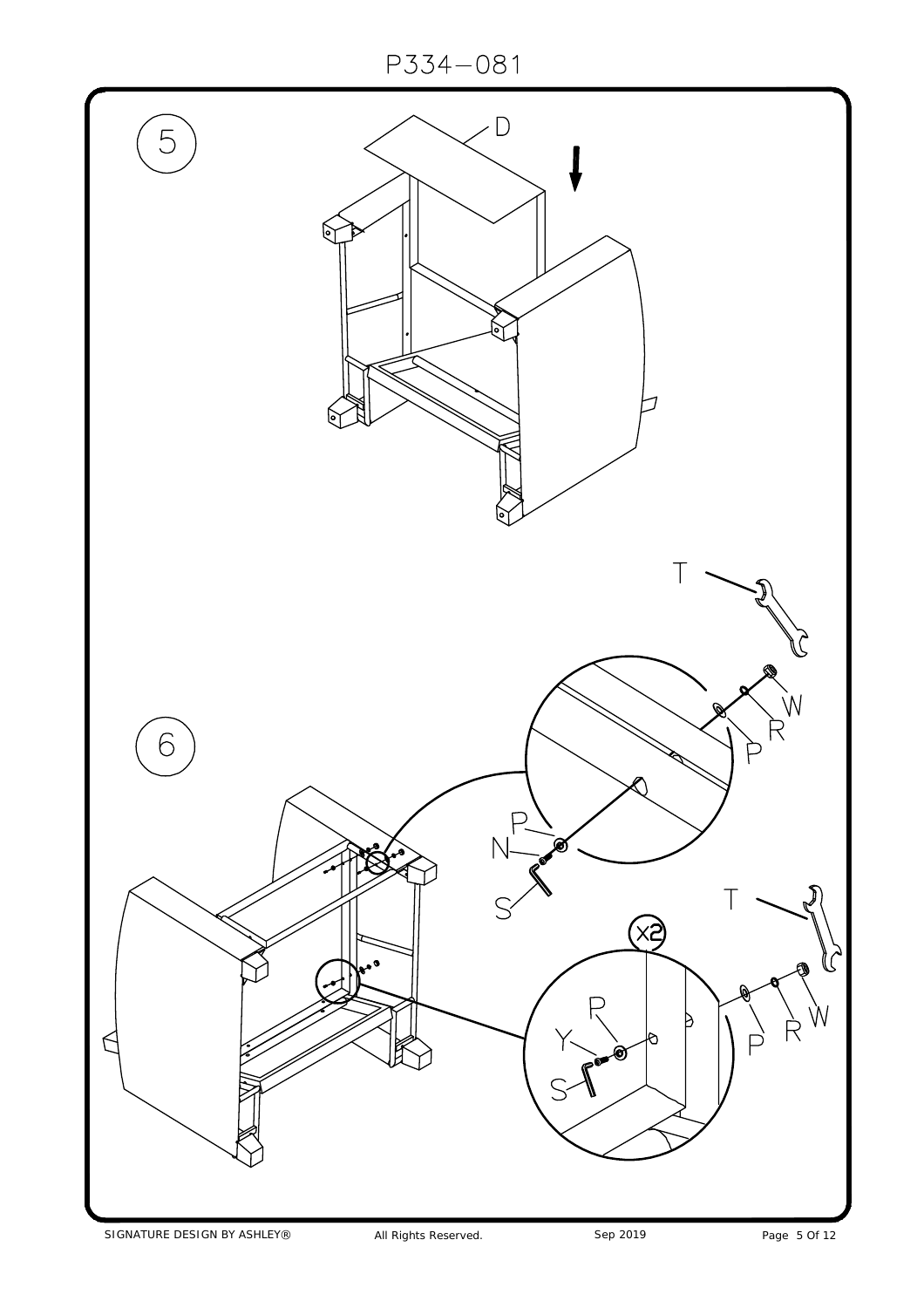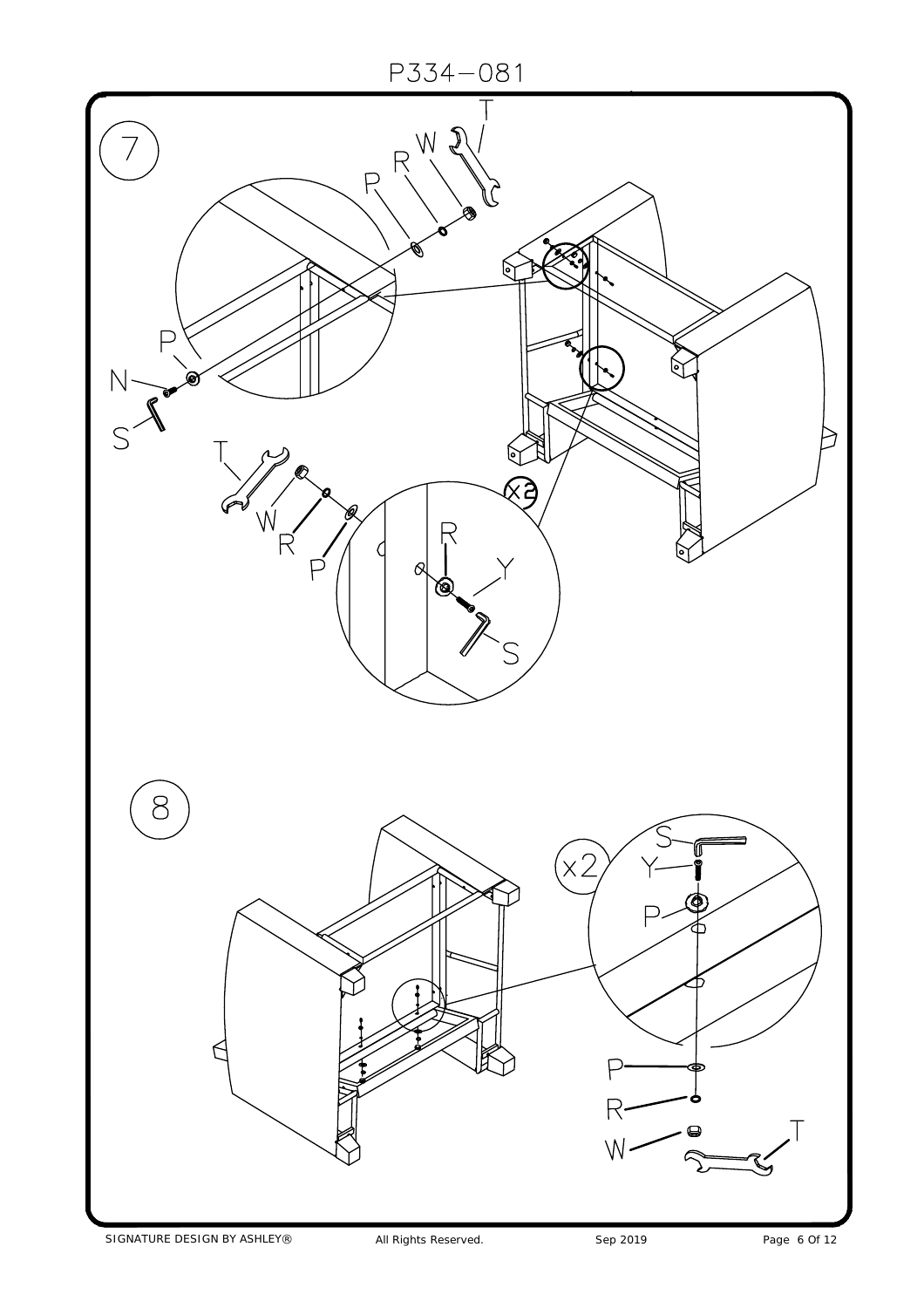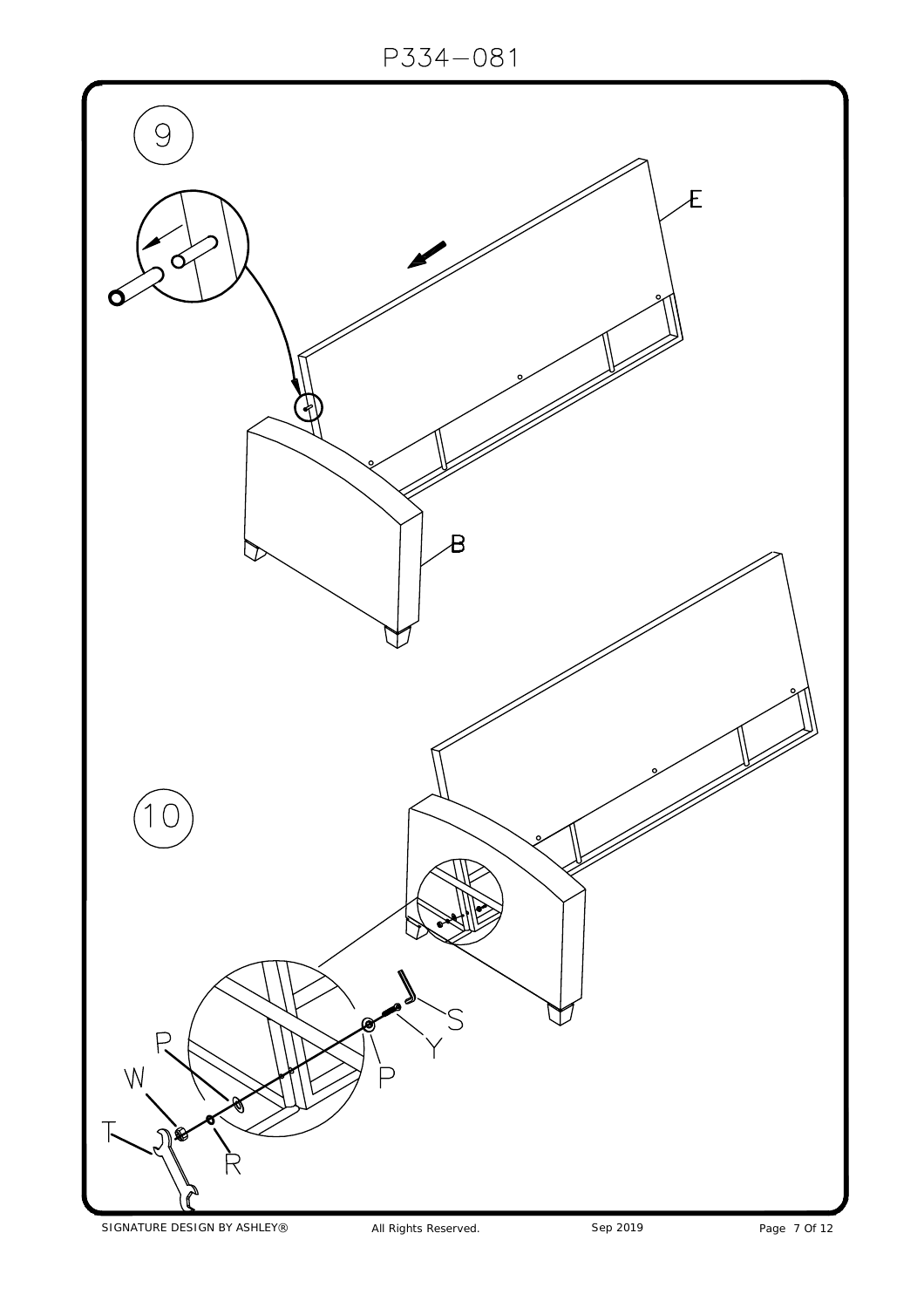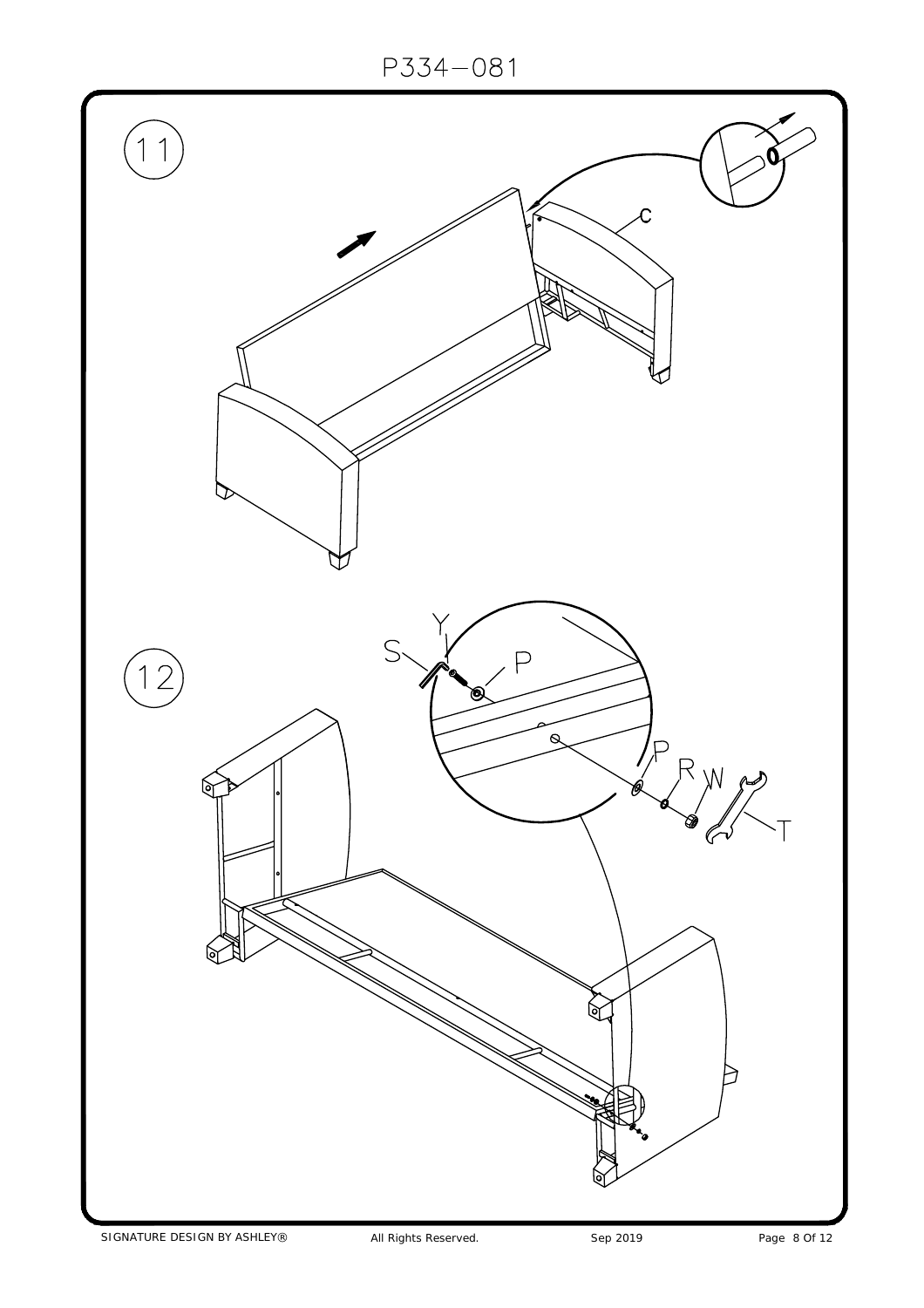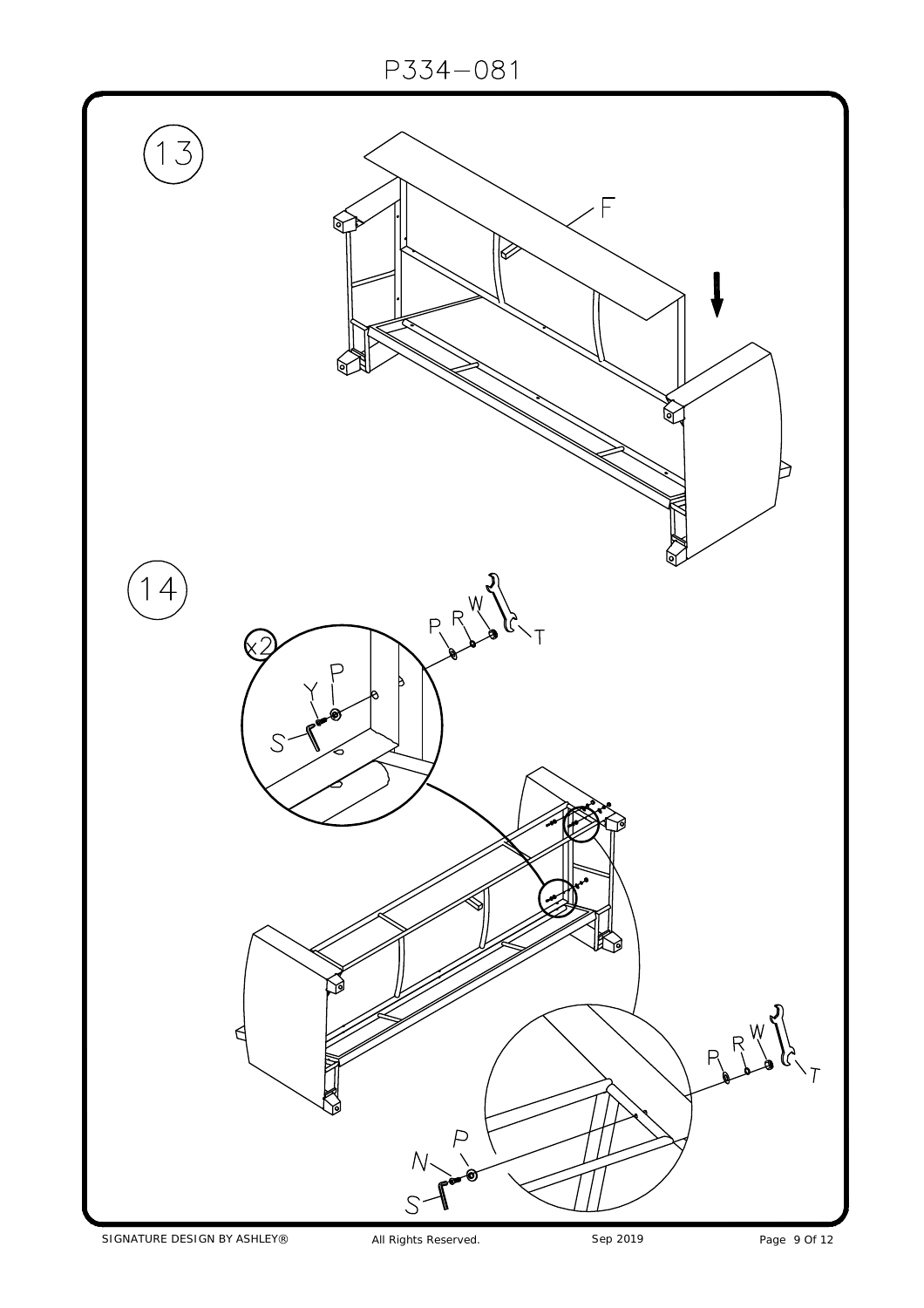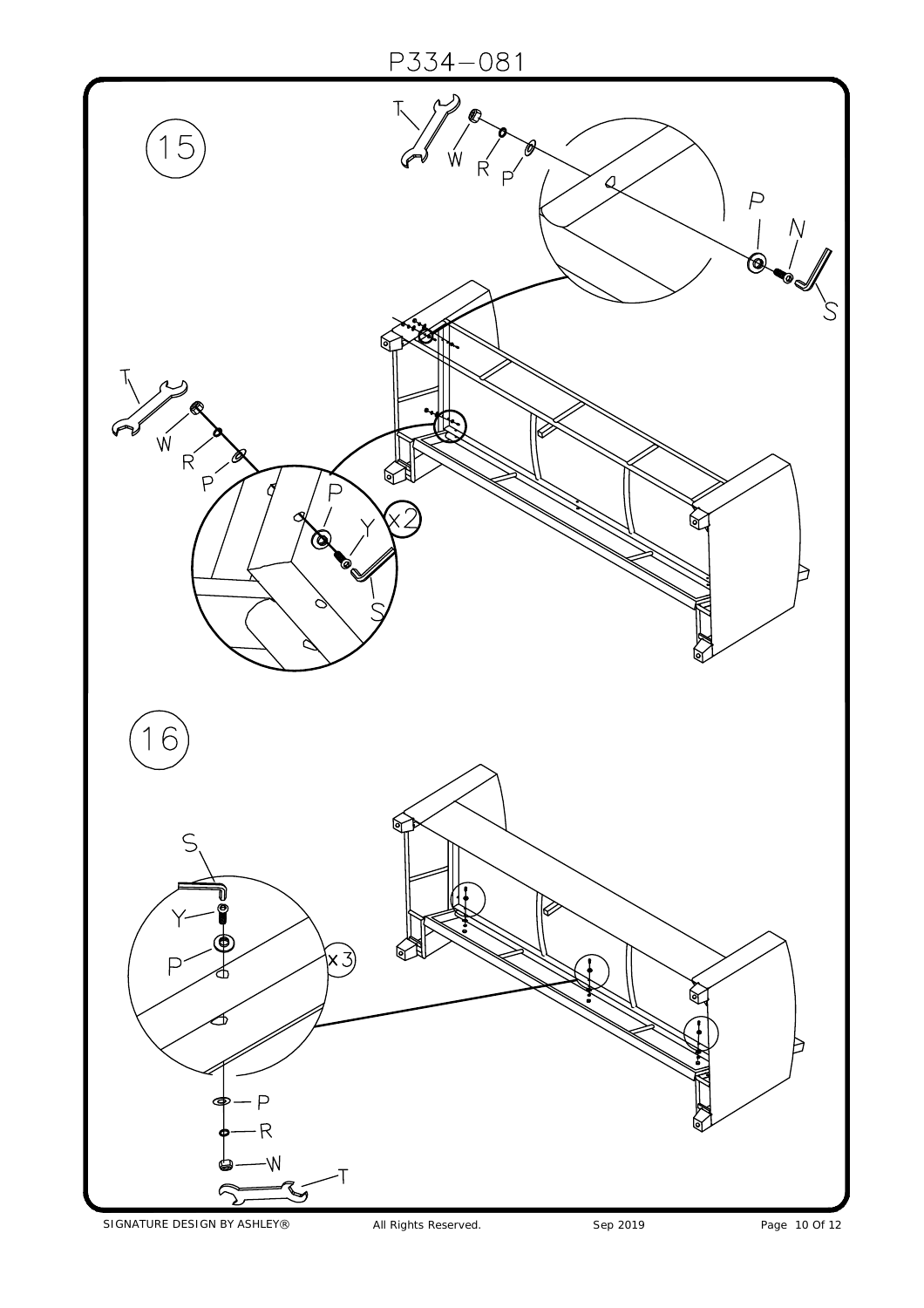